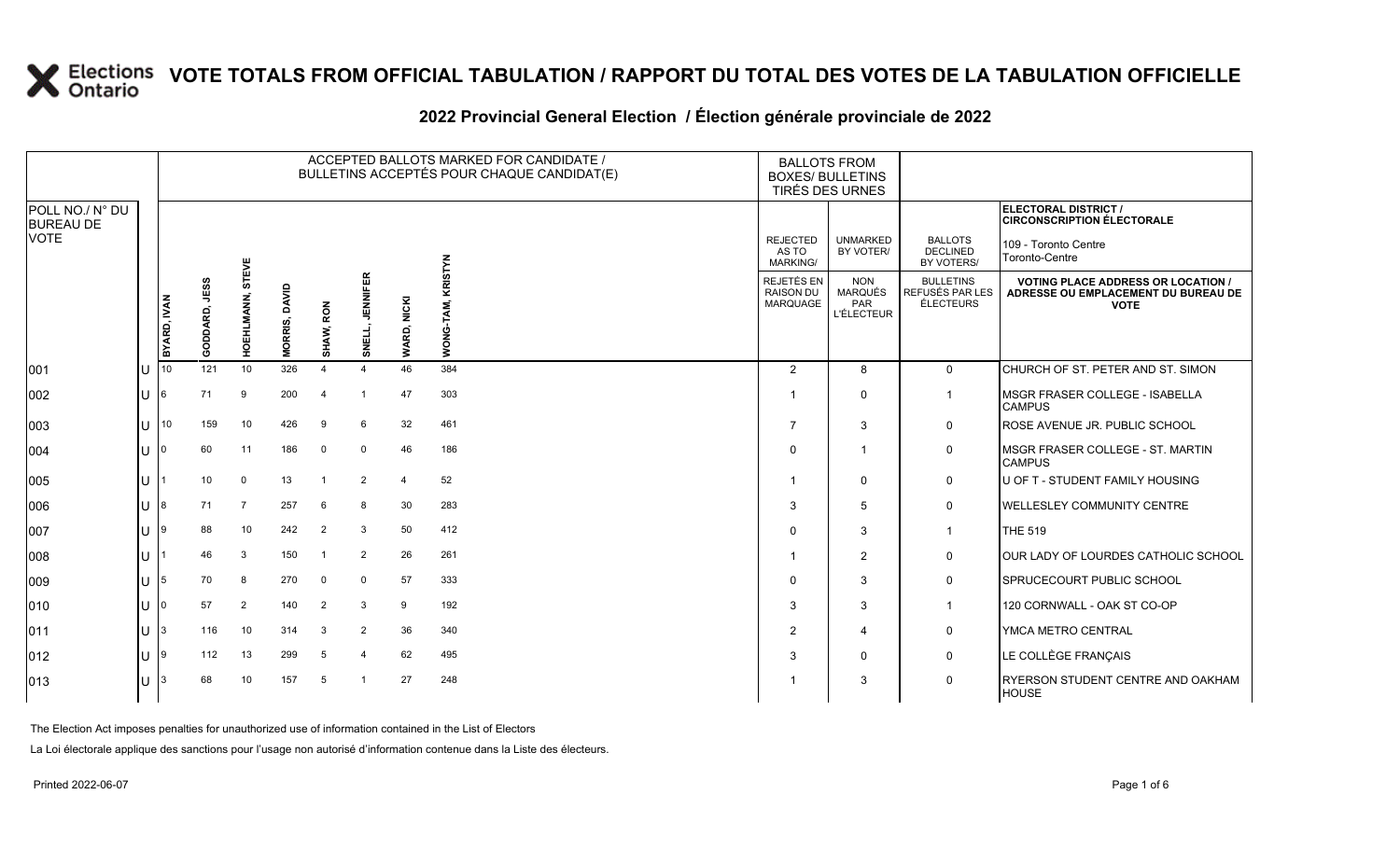#### **2022 Provincial General Election / Élection générale provinciale de 2022**

|                                     |             |                         |                            |                                |           |                           |                     |       | ACCEPTED BALLOTS MARKED FOR CANDIDATE /<br>BULLETINS ACCEPTÉS POUR CHAQUE CANDIDAT(E) | <b>BALLOTS FROM</b><br><b>BOXES/ BULLETINS</b><br>TIRÉS DES URNES |                                                  |                                                                                                 |                                                           |
|-------------------------------------|-------------|-------------------------|----------------------------|--------------------------------|-----------|---------------------------|---------------------|-------|---------------------------------------------------------------------------------------|-------------------------------------------------------------------|--------------------------------------------------|-------------------------------------------------------------------------------------------------|-----------------------------------------------------------|
| POLL NO./ N° DU<br><b>BUREAU DE</b> |             |                         |                            |                                |           |                           |                     |       |                                                                                       |                                                                   |                                                  |                                                                                                 | ELECTORAL DISTRICT /<br><b>CIRCONSCRIPTION ÉLECTORALE</b> |
| <b>VOTE</b>                         |             |                         |                            |                                |           |                           |                     |       | ξ                                                                                     | <b>REJECTED</b><br>AS TO<br>MARKING/                              | <b>UNMARKED</b><br>BY VOTER/                     | <b>BALLOTS</b><br><b>DECLINED</b><br>BY VOTERS/                                                 | 109 - Toronto Centre<br>Toronto-Centre                    |
|                                     | BYARD, IVAN | <b>JESS</b><br>GODDARD, | <b>STEVE</b><br>HOEHLMANN, | <b>ONVID</b><br><b>MORRIS,</b> | SHAW, RON | <b>JENNIFER</b><br>SNELL, | WARD, NICKI         | WONG- | <b>REJETÉS EN</b><br><b>RAISON DU</b><br>MARQUAGE                                     | <b>NON</b><br><b>MARQUÉS</b><br>PAR<br><b>L'ÉLECTEUR</b>          | <b>BULLETINS</b><br>REFUSÉS PAR LES<br>ÉLECTEURS | <b>VOTING PLACE ADDRESS OR LOCATION /</b><br>ADRESSE OU EMPLACEMENT DU BUREAU DE<br><b>VOTE</b> |                                                           |
| 014                                 | U           |                         | 82                         | 12                             | 308       | 3                         | 3                   | 38    | 327                                                                                   |                                                                   | 3                                                | $\mathbf{0}$                                                                                    | CENTRAL NEIGHBOURHOOD HOUSE                               |
| 015                                 | IU.         | 5                       | 150                        | 21                             | 597       | 6                         | $\overline{7}$      | 50    | 728                                                                                   | 3                                                                 | 17                                               | 0                                                                                               | <b>IREGENT PARK COMMUNITY CENTRE</b>                      |
| 016                                 | ΙU          |                         | 83                         | 12                             | 194       | -5                        | 5                   | 30    | 260                                                                                   | $\Omega$                                                          | $\overline{2}$                                   | $\mathsf{O}$                                                                                    | ÉCOLE ÉLÉMENTAIRE GABRIELLE-ROY                           |
| 017                                 | ΠT          | 4                       | 127                        | $\overline{7}$                 | 296       | $\overline{2}$            | $\overline{\bf{4}}$ | 39    | 442                                                                                   | $\overline{2}$                                                    | 2                                                | 0                                                                                               | <b>RYERSON INTL. LIVING LEARNING CTR.</b>                 |
| 018                                 | lU          | 6                       | 87                         | 14                             | 242       | $\overline{0}$            | $\overline{2}$      | 47    | 249                                                                                   | 3                                                                 | 3                                                | 0                                                                                               | JOHN INNES COMMUNITY CENTRE                               |
| 019                                 | lu-         | $\overline{2}$          | 126                        | 13                             | 303       | $\overline{2}$            | $\mathbf 0$         | 59    | 357                                                                                   | 3                                                                 | $\mathbf 0$                                      | $\mathbf 0$                                                                                     | <b>ILITTLE TRINITY CHURCH</b>                             |
| 020                                 | ΙU          | $\overline{2}$          | 139                        | 21                             | 382       | $\overline{\mathcal{A}}$  | $\overline{1}$      | 59    | 570                                                                                   | $\Omega$                                                          | $\overline{2}$                                   | $\overline{1}$                                                                                  | <b>ENOCH TURNER SCHOOLHOUSE</b>                           |
| 021                                 | lu          |                         | 98                         | $\overline{4}$                 | 182       | $\overline{4}$            | 3                   | 32    | 275                                                                                   | $\Omega$                                                          | $\mathbf{0}$                                     | 0                                                                                               | <b>IMETROPOLITAN UNITED CHURCH</b>                        |
| 022                                 | ΙU          | $\overline{2}$          | 222                        | 12                             | 398       | 6                         | $\overline{2}$      | 51    | 364                                                                                   | $\Omega$                                                          | 2                                                | $\overline{1}$                                                                                  | <b>IST. LAWRENCE COMMUNITY CENTRE</b>                     |
| 400                                 | lU          | U                       | 26                         | $\mathbf 0$                    | 38        | $\mathbf 0$               | $\Omega$            | 5     | 32                                                                                    | $\Omega$                                                          | 0                                                | $\mathbf 0$                                                                                     | <b>CASA CONDOMINIUM</b>                                   |
| 401                                 | lU          |                         | 12                         | $\overline{2}$                 | 46        | $\overline{\mathbf{1}}$   | $\overline{2}$      | 3     | 55                                                                                    | $\Omega$                                                          | $\mathbf 0$                                      | 0                                                                                               | <b>GLOUCESTER GATE</b>                                    |
| 402                                 | lu-         | $\overline{2}$          | 11                         |                                | 58        |                           | $\Omega$            | 5     | 66                                                                                    | $\Omega$                                                          | $\mathbf 0$                                      | 0                                                                                               | <b>PLAZA ONE HUNDRED</b>                                  |
| 403                                 | ΙU          | $\overline{2}$          | 26                         | $\overline{1}$                 | 116       |                           | $\mathbf 0$         | 6     | 86                                                                                    | $\Omega$                                                          | $\overline{\mathbf{1}}$                          | 0                                                                                               | <b>VERVE CONDOMINIUM</b>                                  |
| 404                                 | lu          |                         | 22                         | 5                              | 88        | $\Omega$                  | $\Omega$            | 18    | 56                                                                                    | $\Omega$                                                          | $\mathbf{0}$                                     | $\mathbf 0$                                                                                     | THE 500 CONDOS & LOFTS                                    |

The Election Act imposes penalties for unauthorized use of information contained in the List of Electors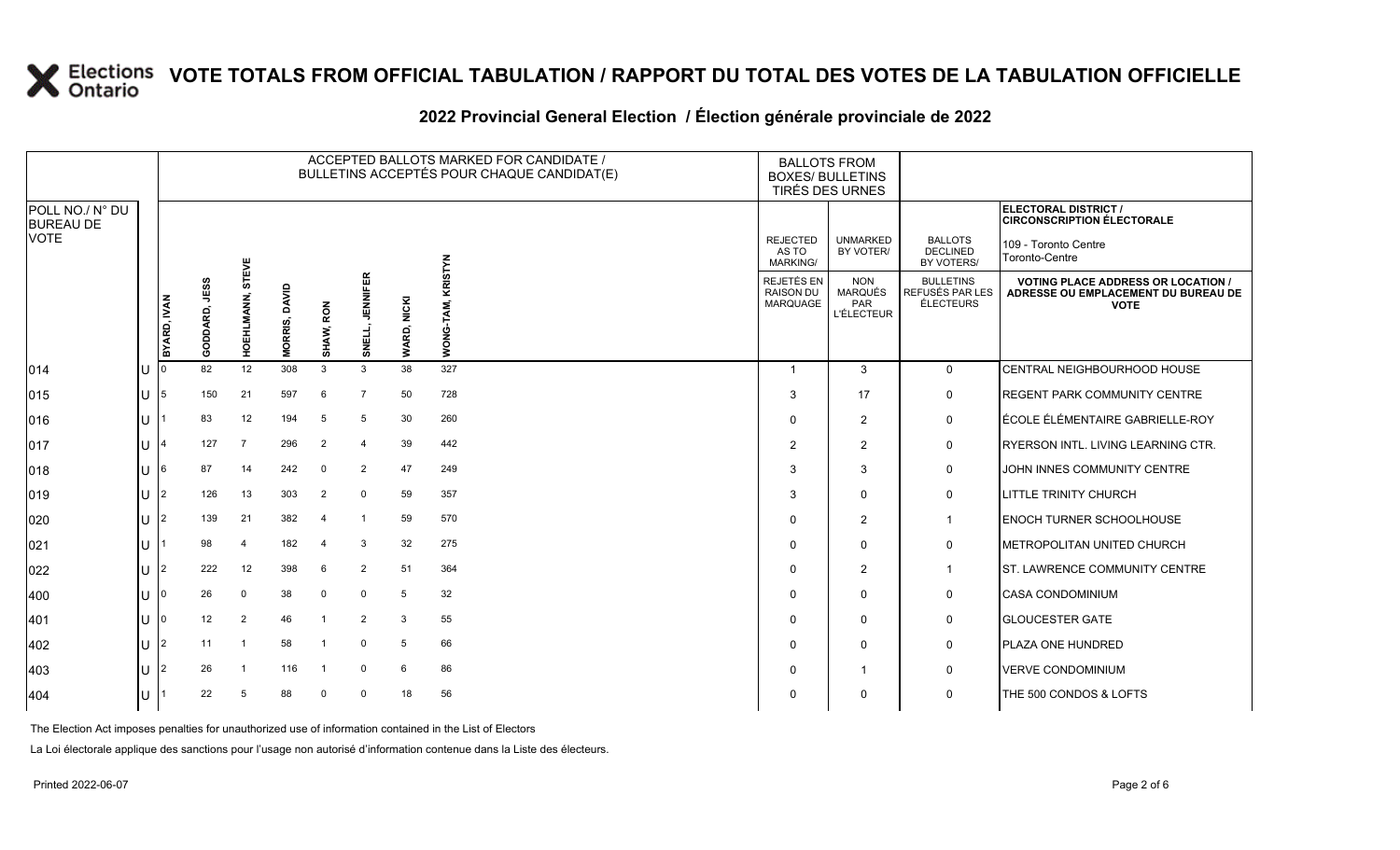#### **2022 Provincial General Election / Élection générale provinciale de 2022**

|                                     |                    |               |                            |                          |           |                           |                |                | ACCEPTED BALLOTS MARKED FOR CANDIDATE /<br>BULLETINS ACCEPTÉS POUR CHAQUE CANDIDAT(E) | <b>BALLOTS FROM</b><br><b>BOXES/ BULLETINS</b>           | TIRÉS DES URNES                                  |                                                                                                 |                                                           |
|-------------------------------------|--------------------|---------------|----------------------------|--------------------------|-----------|---------------------------|----------------|----------------|---------------------------------------------------------------------------------------|----------------------------------------------------------|--------------------------------------------------|-------------------------------------------------------------------------------------------------|-----------------------------------------------------------|
| POLL NO./ N° DU<br><b>BUREAU DE</b> |                    |               |                            |                          |           |                           |                |                |                                                                                       |                                                          |                                                  |                                                                                                 | ELECTORAL DISTRICT /<br><b>CIRCONSCRIPTION ÉLECTORALE</b> |
| <b>VOTE</b>                         |                    |               |                            |                          |           |                           |                |                | <b>STYN</b>                                                                           | <b>REJECTED</b><br>AS TO<br>MARKING/                     | <b>UNMARKED</b><br>BY VOTER/                     | <b>BALLOTS</b><br><b>DECLINED</b><br>BY VOTERS/                                                 | 109 - Toronto Centre<br>Toronto-Centre                    |
|                                     | <b>BYARD, IVAN</b> | GODDARD, JESS | <b>STEVE</b><br>HOEHLMANN, | <b>MORRIS, DAVID</b>     | SHAW, RON | <b>JENNIFER</b><br>SNELL, | WARD, NICKI    | WONG-          | REJETÉS EN<br><b>RAISON DU</b><br>MARQUAGE                                            | <b>NON</b><br><b>MARQUÉS</b><br>PAR<br><b>L'ÉLECTEUR</b> | <b>BULLETINS</b><br>REFUSÉS PAR LES<br>ÉLECTEURS | <b>VOTING PLACE ADDRESS OR LOCATION /</b><br>ADRESSE OU EMPLACEMENT DU BUREAU DE<br><b>VOTE</b> |                                                           |
| 405                                 | IU                 |               | 27                         |                          | 65        | $\Omega$                  | 3              | $\overline{7}$ | 51                                                                                    | $\Omega$                                                 | $\Omega$                                         | $\mathbf{0}$                                                                                    | POLO CLUB II                                              |
| 406                                 | lU                 | 0             | 28                         | $\overline{4}$           | 46        |                           | 3              | 8              | 45                                                                                    | $\Omega$                                                 | $\mathbf 0$                                      | 0                                                                                               | POLO CLUB I                                               |
| 408                                 | ΙU                 |               | 30                         | 3                        | 47        | $\mathbf 0$               | $\mathbf 0$    | 3              | 65                                                                                    | $\Omega$                                                 | $\mathbf 0$                                      | $\mathsf{O}$                                                                                    | <b>CENTURY PLAZA</b>                                      |
| 409                                 | lθ                 | $\Omega$      | 12                         | $\overline{\phantom{0}}$ | 22        | $\Omega$                  | $\mathbf 0$    | $\overline{4}$ | 32                                                                                    | $\Omega$                                                 | $\Omega$                                         | 0                                                                                               | <b>FIVE CONDOS</b>                                        |
| 410                                 | ΙU                 |               | 43                         | 5                        | 114       | $\overline{0}$            |                | 13             | 117                                                                                   | $\overline{2}$                                           | $\overline{1}$                                   | 0                                                                                               | <b>CELEBRITY PLACE</b>                                    |
| 411                                 | ΙU                 |               | 23                         |                          | 135       | 0                         | -1             | 18             | 112                                                                                   | $\Omega$                                                 | $\mathbf 0$                                      | $\overline{2}$                                                                                  | <b>L'ESPRIT CONDOMINIUMS</b>                              |
| 412                                 | lu-                | $\Omega$      | 20                         | 5                        | 100       | $\overline{0}$            | $^{\circ}$     | 14             | 115                                                                                   | $\Omega$                                                 | 0                                                | 0                                                                                               | 40 HOMEWOOD                                               |
| $ 413\rangle$                       | ΙU                 |               | 10                         | $\overline{1}$           | 38        | $\mathbf 0$               | $\overline{1}$ | 5              | 79                                                                                    |                                                          | $\mathbf 0$                                      | $\overline{1}$                                                                                  | <b>DIANE FRANKLING CO-OPERATIVE HOMES</b>                 |
| 414                                 | lu                 | $\mathbf 0$   | 21                         | 3                        | 36        | $\mathbf 0$               | $\mathbf 0$    | 5              | 42                                                                                    |                                                          | $\Omega$                                         | $\mathsf{O}$                                                                                    | THE ALLEGRO CONDOS                                        |
| 416                                 | ΙU                 | 0             | 5                          | $\overline{1}$           | 49        | $\mathbf 0$               | $\mathbf 0$    | 9              | 26                                                                                    | $\Omega$                                                 | $\overline{1}$                                   | 0                                                                                               | THE COSMOPOLITAN CONDOS                                   |
| 417                                 | lu                 | 3             | 12                         | 4                        | 52        | $\mathbf 0$               | $\Omega$       | $\overline{4}$ | 51                                                                                    |                                                          | $\mathbf 0$                                      | $\mathbf 1$                                                                                     | <b>ICITY PARK CO-OP - 31 ALEXANDER</b>                    |
| 418                                 | lu                 | $\Omega$      | 10                         | $\overline{2}$           | 52        | $\mathbf 0$               |                | 6              | 33                                                                                    |                                                          | $\mathbf 0$                                      | 0                                                                                               | <b>CITY PARK CO-OP - 31 ALEXANDER</b>                     |
| 419                                 | lU                 |               | 8                          |                          | 45        | $\Omega$                  | $\mathbf 0$    | $\overline{4}$ | 22                                                                                    | $\Omega$                                                 | $\overline{1}$                                   | 0                                                                                               | CITY PARK CO-OP - 31 ALEXANDER                            |
| 420                                 | lu                 |               | 17                         | $\overline{2}$           | 100       | $\Omega$                  | $\mathbf 0$    | 9              | 95                                                                                    | $\Omega$                                                 | $\mathbf 0$                                      | $\mathbf 0$                                                                                     | <b>RADIOCITY - NORTH TOWER</b>                            |

The Election Act imposes penalties for unauthorized use of information contained in the List of Electors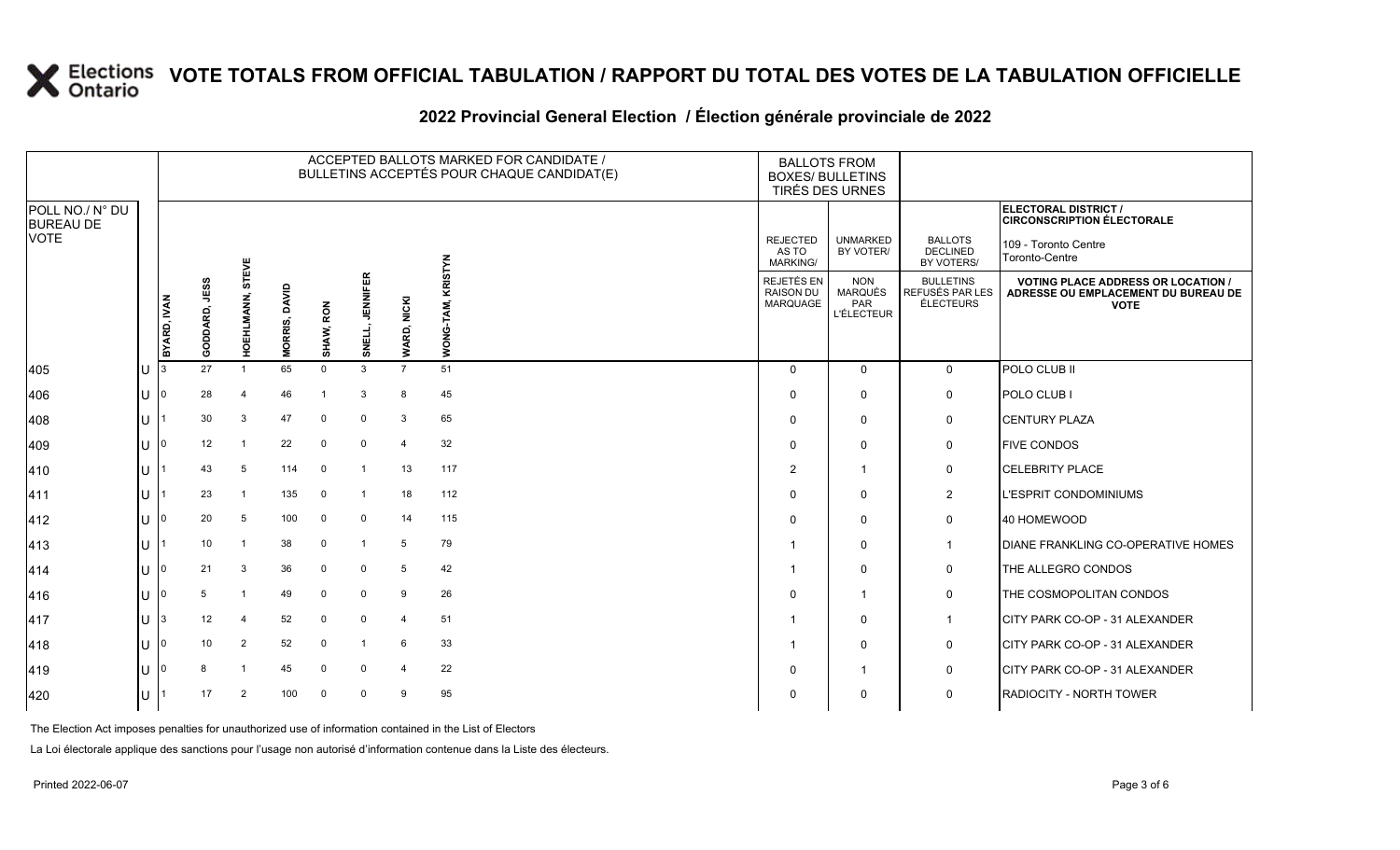#### **2022 Provincial General Election / Élection générale provinciale de 2022**

|                                     |    | ACCEPTED BALLOTS MARKED FOR CANDIDATE /<br>BULLETINS ACCEPTÉS POUR CHAQUE CANDIDAT(E) |                |                  |                      |                |                          |                |             |  | <b>BALLOTS FROM</b>                               | <b>BOXES/ BULLETINS</b><br>TIRÉS DES URNES               |                                                  |                                                                                                 |
|-------------------------------------|----|---------------------------------------------------------------------------------------|----------------|------------------|----------------------|----------------|--------------------------|----------------|-------------|--|---------------------------------------------------|----------------------------------------------------------|--------------------------------------------------|-------------------------------------------------------------------------------------------------|
| POLL NO./ N° DU<br><b>BUREAU DE</b> |    |                                                                                       |                |                  |                      |                |                          |                |             |  |                                                   |                                                          |                                                  | ELECTORAL DISTRICT /<br><b>CIRCONSCRIPTION ÉLECTORALE</b>                                       |
| <b>VOTE</b>                         |    |                                                                                       |                |                  |                      |                |                          |                | <b>STYN</b> |  | <b>REJECTED</b><br>AS TO<br><b>MARKING/</b>       | <b>UNMARKED</b><br>BY VOTER/                             | <b>BALLOTS</b><br><b>DECLINED</b><br>BY VOTERS/  | 109 - Toronto Centre<br>Toronto-Centre                                                          |
|                                     |    | BYARD, IVAN                                                                           | GODDARD, JESS  | HOEHLMANN, STEVE | <b>MORRIS, DAVID</b> | SHAW, RON      | <b>JENNIFER</b><br>SNELI | WARD, NICKI    | <b>NOW</b>  |  | REJETÉS EN<br><b>RAISON DU</b><br><b>MARQUAGE</b> | <b>NON</b><br>MARQUÉS<br><b>PAR</b><br><b>L'ÉLECTEUR</b> | <b>BULLETINS</b><br>REFUSÉS PAR LES<br>ÉLECTEURS | <b>VOTING PLACE ADDRESS OR LOCATION /</b><br>ADRESSE OU EMPLACEMENT DU BUREAU DE<br><b>VOTE</b> |
| 421                                 | lu |                                                                                       | 21             | 3                | 43                   | $\mathbf 0$    | $\overline{1}$           | 10             | 37          |  | $\Omega$                                          | $\mathbf{0}$                                             | $\mathbf 0$                                      | CARLTON ON THE PARK CONDOS                                                                      |
| 422                                 | lu |                                                                                       | 18             |                  | 46                   | $\overline{1}$ | $\mathbf 0$              | $\overline{7}$ | 82          |  | $\Omega$                                          | 0                                                        | 0                                                | 140 CARLTON STREET                                                                              |
| 423                                 | lu |                                                                                       | 18             | $\overline{2}$   | 61                   | $\overline{1}$ | 2                        | 6              | 51          |  |                                                   | 0                                                        | 0                                                | <b>MURANO NORTH &amp; SOUTH</b>                                                                 |
| 424                                 | lu |                                                                                       | $\overline{7}$ |                  | 24                   | $\Omega$       | $\mathbf 0$              | 3              | 28          |  | $\Omega$                                          | 0                                                        | 0                                                | THE GALLERY CONDOS                                                                              |
| 425                                 | lυ |                                                                                       | 13             | $\overline{2}$   | 41                   | -1             | $\mathbf 0$              | 3              | 30          |  | $\Omega$                                          | $\mathbf{0}$                                             | -1                                               | THE ELLINGTON CONDOS                                                                            |
| 427                                 | IΠ |                                                                                       | 8              | $\mathbf 0$      | 36                   | $\mathbf 0$    | $\mathbf 0$              | 3              | 34          |  | $\Omega$                                          | $\Omega$                                                 | 0                                                | <b>ENCORE AT THE MET</b>                                                                        |
| 428                                 | lu |                                                                                       | 44             | 3                | 73                   | -1             | $\mathbf 0$              | 16             | 82          |  | 0                                                 | 0                                                        | 0                                                | <b>NEW TIMES SQUARE</b>                                                                         |
| 429                                 | lu |                                                                                       | 37             | 0                | 80                   | $\Omega$       | $\overline{1}$           | 3              | 85          |  | 3                                                 | $\Omega$                                                 | 0                                                | THE LEXINGTON CONDOS                                                                            |
| 430                                 | IΠ |                                                                                       | 13             | 0                | 50                   | $\Omega$       | $\mathbf 0$              | $\overline{4}$ | 23          |  | $\Omega$                                          | 0                                                        | 0                                                | 77 CARLTON ST                                                                                   |
| 431                                 | lu |                                                                                       | 15             | $\mathbf 0$      | 51                   | $\overline{1}$ | $\mathbf 0$              | $\overline{7}$ | 83          |  | 0                                                 | $\Omega$                                                 | 0                                                | 1-25 COLE STREET                                                                                |
| 432                                 | lυ |                                                                                       | 14             | $\overline{2}$   | 74                   | -1             | $\mathbf 0$              | $\overline{1}$ | 55          |  | $\Omega$                                          | $\Omega$                                                 | 0                                                | <b>REGENT PARK SACKVILLE DUNDAS</b><br><b>RESIDENCES</b>                                        |
| 433                                 | lu |                                                                                       | 46             |                  | 96                   | $\overline{2}$ | $\overline{2}$           | 23             | 129         |  | $\Omega$                                          | 0                                                        | 0                                                | THE MERCHANDISE BUILDING                                                                        |
| 434                                 | IП |                                                                                       | 12             | $\Omega$         | 35                   | $\mathbf{1}$   | $\mathbf 0$              | 13             | 45          |  |                                                   | 0                                                        | 0                                                | <b>PERFORMING ARTS LODGE</b>                                                                    |
| 435                                 | lu |                                                                                       | 29             |                  | 60                   | $\Omega$       | $\mathbf 0$              | 10             | 60          |  |                                                   | 0                                                        | 0                                                | THE MODERN CONDOS                                                                               |

The Election Act imposes penalties for unauthorized use of information contained in the List of Electors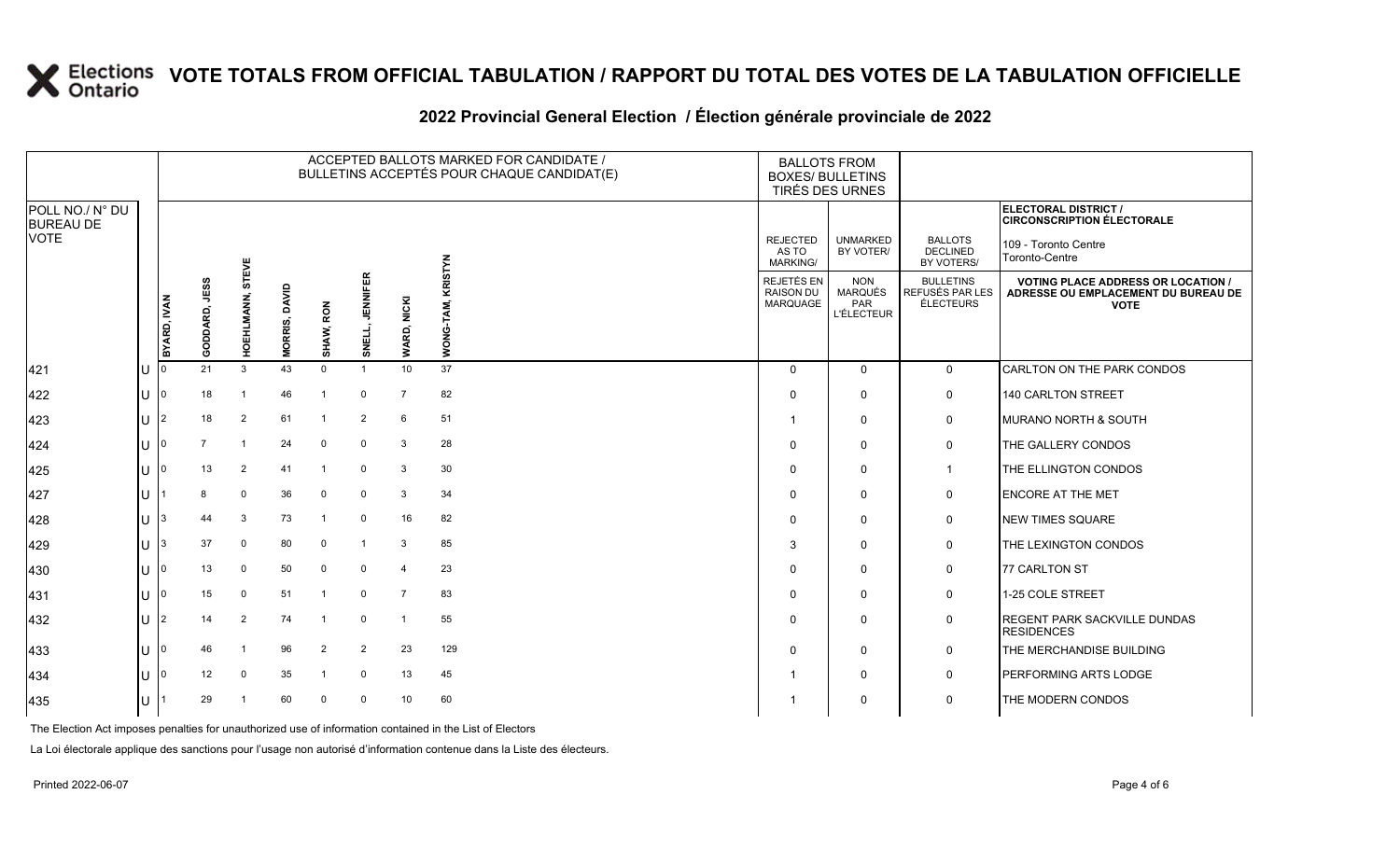#### **2022 Provincial General Election / Élection générale provinciale de 2022**

|                                     |     |                |               |                |                         |                |                           |                 | ACCEPTED BALLOTS MARKED FOR CANDIDATE /<br>BULLETINS ACCEPTÉS POUR CHAQUE CANDIDAT(E) | <b>BALLOTS FROM</b><br><b>BOXES/ BULLETINS</b><br><b>TIRÉS DES URNES</b> |                                                                 |                                                  |                                                                                                 |
|-------------------------------------|-----|----------------|---------------|----------------|-------------------------|----------------|---------------------------|-----------------|---------------------------------------------------------------------------------------|--------------------------------------------------------------------------|-----------------------------------------------------------------|--------------------------------------------------|-------------------------------------------------------------------------------------------------|
| POLL NO./ N° DU<br><b>BUREAU DE</b> |     |                |               |                |                         |                |                           |                 |                                                                                       |                                                                          |                                                                 |                                                  | ELECTORAL DISTRICT /<br><b>CIRCONSCRIPTION ÉLECTORALE</b>                                       |
| <b>VOTE</b>                         |     |                |               | EVE            |                         |                |                           |                 | <b>STYN</b>                                                                           | <b>REJECTED</b><br>AS TO<br><b>MARKING/</b>                              | <b>UNMARKED</b><br>BY VOTER/                                    | <b>BALLOTS</b><br><b>DECLINED</b><br>BY VOTERS/  | 109 - Toronto Centre<br>Toronto-Centre                                                          |
|                                     |     | BYARD, IVAN    | GODDARD, JESS | HOEHLMANN, ST  | <b>OAVID</b><br>MORRIS, | SHAW, RON      | <b>JENNIFER</b><br>SNELL, | WARD, NICKI     | <b>NOW</b>                                                                            | REJETÉS EN<br><b>RAISON DU</b><br><b>MARQUAGE</b>                        | <b>NON</b><br><b>MARQUÉS</b><br><b>PAR</b><br><b>L'ÉLECTEUR</b> | <b>BULLETINS</b><br>REFUSÉS PAR LES<br>ÉLECTEURS | <b>VOTING PLACE ADDRESS OR LOCATION /</b><br>ADRESSE OU EMPLACEMENT DU BUREAU DE<br><b>VOTE</b> |
| 436                                 | lU  |                | 12            | $\overline{1}$ | 71                      | $\overline{1}$ | 2                         | $\mathbf{1}$    | 31                                                                                    | 2                                                                        | $\Omega$                                                        | $\mathbf{0}$                                     | 501 ADELAIDE ST E                                                                               |
| 437                                 | IU. |                | 59            | 3              | 113                     | $\mathbf 1$    | $\overline{2}$            | 11              | 92                                                                                    |                                                                          | $\Omega$                                                        | $\mathsf{O}$                                     | THE VU SOUTH TOWER                                                                              |
| 438                                 | IП  |                | 30            | $\overline{1}$ | 62                      | $\overline{2}$ | $\overline{2}$            | 10 <sup>°</sup> | 67                                                                                    | $\Omega$                                                                 | $\Omega$                                                        | 0                                                | <b>KING'S COURT</b>                                                                             |
| 439                                 | lθ  |                |               | 3              | 27                      | $\mathbf 0$    | -1                        | $\overline{7}$  | 40                                                                                    | $\mathbf 0$                                                              | 0                                                               | 0                                                | <b>80 MILL STREET</b>                                                                           |
| $ 440\rangle$                       | lθ  |                | 31            | $\overline{1}$ | 47                      | $\overline{0}$ |                           | 9               | 50                                                                                    | $\Omega$                                                                 | $\Omega$                                                        | 0                                                | THE METROPOLE CONDOS                                                                            |
| 700                                 | lu- | $\overline{2}$ | 10            | $\mathbf 0$    | 20                      | $\overline{1}$ | $\mathbf 0$               | $\overline{7}$  | $\overline{7}$                                                                        |                                                                          | $\Omega$                                                        | 0                                                | <b>WELLESLEY CENTRAL PLACE</b>                                                                  |
| 701                                 | IП  |                | 9             | $\mathbf 0$    | 6                       | $\mathbf 0$    |                           | $\overline{1}$  | 5                                                                                     |                                                                          | $\Omega$                                                        | $\mathbf 0$                                      | <b>FUDGER HOUSE</b>                                                                             |
| 702                                 | lu  |                | 9             | $\mathbf 0$    | 20                      | -1             | $\mathbf 0$               | $\overline{2}$  | 10                                                                                    | $\mathbf 0$                                                              | $\Omega$                                                        | 0                                                | <b>SHERBOURNE PLACE</b>                                                                         |
| ADV001                              |     | <sup>0</sup>   | 31            | $\overline{4}$ | 66                      | -1             | $\mathbf 0$               | 6               | 72                                                                                    | $\Omega$                                                                 | $\Omega$                                                        | 0                                                | 161 BAY STREET - SUITE 2700                                                                     |
| ADV002                              |     | و ا            | 305           | 24             | 789                     | 5              | $\overline{4}$            | 94              | 1019                                                                                  | 40                                                                       | 5                                                               | $\mathbf{3}$                                     | 161 BAY STREET - SUITE 2700                                                                     |
| ADV003                              |     | 6              | 291           | 17             | 822                     | 8              | $\overline{1}$            | 143             | 1085                                                                                  | $\overline{2}$                                                           | 5                                                               | $\mathbf 1$                                      | ST. LAWRENCE COMMUNITY CENTRE - ADV                                                             |
| ADV004                              |     | ۱g             | 182           | 14             | 736                     | 6              | 3                         | 115             | 915                                                                                   | 3                                                                        | 5                                                               | 0                                                | REGENT PARK COMMUNITY CENTRE                                                                    |
| ADV005                              |     | 14             | 275           | 25             | 1325                    | 9              | $\overline{\bf{4}}$       | 133             | 1467                                                                                  | 3                                                                        | 8                                                               | $\mathbf 0$                                      | <b>THE 519 - ADV</b>                                                                            |

The Election Act imposes penalties for unauthorized use of information contained in the List of Electors